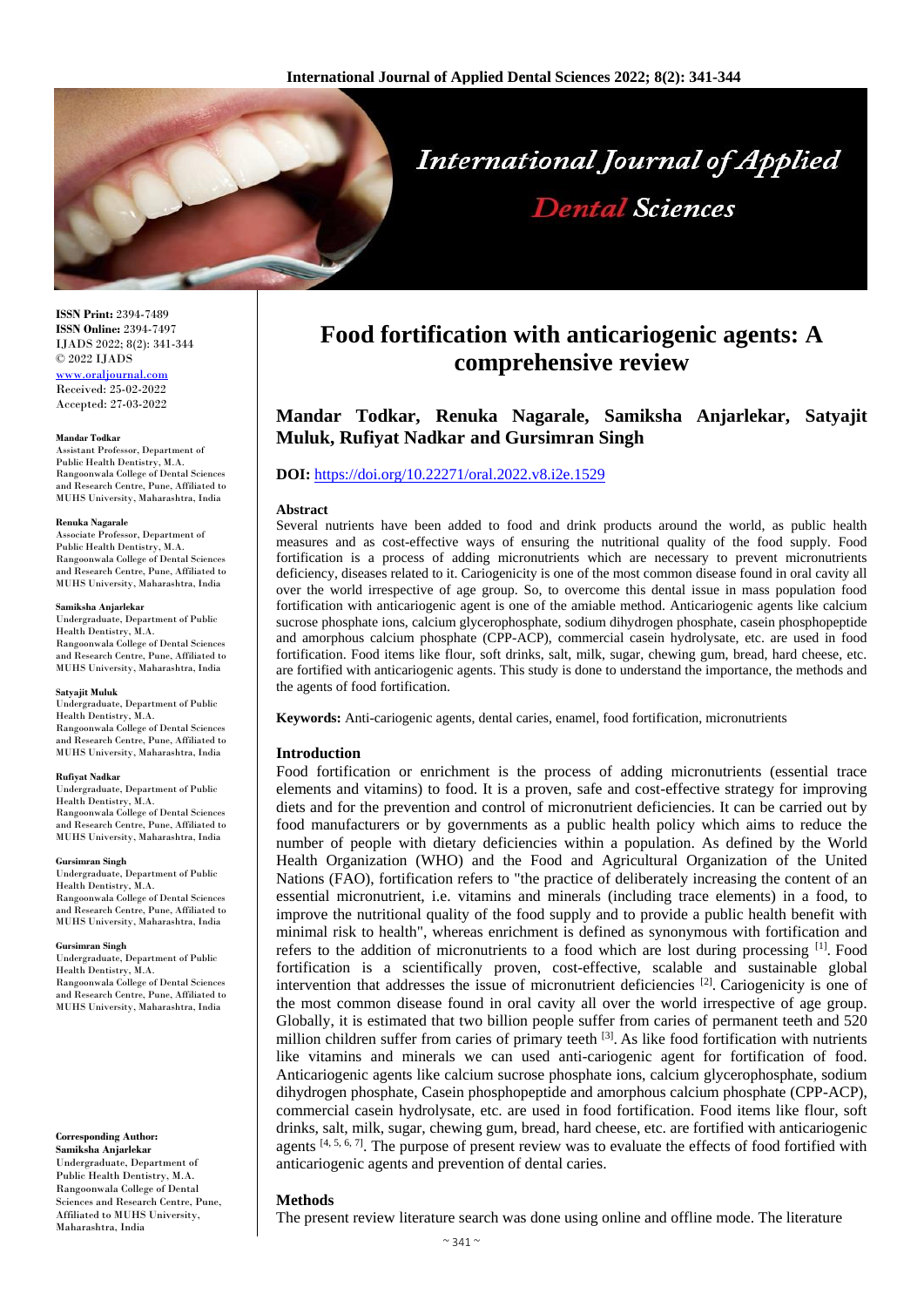consisted of different articles, textbook, studies, etc. The keywords used for the search were "Anti-Cariogenic Agents", "Dental Caries", "Enamel", "Food Fortification", "Micronutrients", etc. The objective of review was to evaluate effectiveness of anti-cariogenic agents in food fortification. The only literature from English language was selected. No patient was involved in the present review.

### **Food Fortification**

Food fortification process has been in practice since ages. Nutrient supplementation of foods was mentioned for the first time in the year 400 B.C. by the Persian physician Melanpus, who recommended adding iron filings to wine to increase soldiers' "potency." In 1831 the French physician Boussingault urged adding iodine to salt to prevent goitre. Food fortification became common during the first and second world wars to help prevent nutritional deficiencies within the population and to replace nutrients that were lost during food processing. Thus, during this period the adding of iodine to salt, vitamins A and D to margarine, vitamin D to milk, and vitamins B1, B2, niacin, and iron to flours and bread was established [8].

### **Types of Fortification**

Types of food fortifications are mass fortification, target fortification, market driven fortification. In mass fortification we fortify foods that are widely consumed by the general population, such as cereals, condiments and milk. It is usually instigated, mandated and regulated by the government sector. Target fortification is used to fortify foods designed for specific population subgroups, such as complementary foods for young children or rations for displaced populations. E.g. school feeding programmes, special biscuits for children and pregnant women, and rations (blended foods) for emergency feeding and displaced peoples. Market driven fortification allows food manufacturers to voluntarily fortify foods available in the market place. Examples include certain minerals (e.g. iron, calcium) and sometimes selected vitamins (e.g. vitamin C, vitamin B2) [9] .

### **Methods of Food Fortification**

Methods of fortifications are commercial and industrial fortification. (e.g. wheat flour, corn meal, cooking oils), biofortification. (e.g. breeding crops to increase their nutritional value, which can include both conventional selective breeding and genetic engineering) and home fortification. (e.g. vitamin D drops)  $[10]$ .

### **Food Fortification in India**

Food fortification is used in many countries for improving nutritional value of that specific food item. India's history of fortification began in 1953 when fortification of hydrogenated vegetable oil (vanaspati) with vitamin A and D was mandated. Mandatory salt iodisation began in 1998. However, in 2005- 2006, only 51% of households utilized tolerably iodized salt [11] . The Indian government has recommended food fortification in the 10th, 11th, and 12th five-year plans as a strategy to improve nutrition through Indian Journal of Community Health 2014. Existing government nutrition programs are Integrated Child Development Services (ICDS) which targets pre-school children and pregnant and lactating women), MidDay Meal (MDM) which targets school children and Public Distribution System (PDS) which targets poor, underserved communities, provides fortified food on mass scale [12, 13, 14] .

#### **Nutrition and Dental Caries**

Nutrition deficiencies can cause pre-eruptive and posteruptive defects in tooth structure. Enamel maturation, physical and chemical composition, time of eruption, tooth morphology and size are all affected by pre-eruptive nutrient intake. Mineral malnutrition due to inadequate quantities of calcium, phosphorus and iron is also important factor for caries resistance. The dental dysplasia's associated with malnutrition are odontoclasia in deciduous dentition, yellow teeth in permanent dentition, infantile melanodontia in deciduous dentition, linear hypoplasia in deciduous incisors (due to ascorbic acid and vitamin A deficiency or neonatal infection), enamel hypoplasia due to hypocalcaemia, pulp stone formation or atopic calcification in dentin is occurred by L-Ascorbic acid deficiency, hypoplastic lesions of enamel due to vitamin D deficiency. These defects can lead to extensive dental caries. Post eruptive effects of malnutrition are particularly due to malnutrition leads to decrease in salivary lysozymes and secretory IgA levels. Any alteration of salivary protein could have negative effects on the susceptibility of caries. Changes in salivary perioxidase, lactoferrin, lysozyme and other proteins can reduce the host defence mechanism to cariogenic organisms [15] .

### **Anticariogenic Agents used for food fortification**

Anticariogenic agents used for food fortification are calcium sucrose phosphate, potassium phosphate, calcium sucrose phosphate, calcium glycerophosphate, sodium dihydrogen phosphate, commercial casein hydrolysate, casein phosphopeptide and amorphous calcium phosphate (CPP-ACP), dicalcium phosphate, 0.1,0.2 or 0.4% disodium hydrogen citrate, lactobacillus rhamnosus GG (LGG),etc [4, 5, 6, 7] . Calcium sucrose phosphate is a mixture of calcium sucrose mono and diphosphate, disucrose monophosphate and inorganic calcium phosphate that contains 11% calcium, 9.5% organic phosphate and 2.5% inorganic phosphate. CaSP leads to an increase in the salivary calcium level and plaquereducing ability. It may function in 3 ways: It may slow down the rate of acid solubility of enamel and increase rate of remineralisation by a common ion effect, it may inhibit formation of plaque and its adherence to enamel surface. It may inhibit acid producing process in plaque. Calcium sucrose phosphate contains bicarbonates, phosphates, and proteins have a buffer role in the saliva environment which prevents caries formation. Calcium glycerophosphate contains calcium glycerophosphate as an active ingredient. While taking it as a dietary mineral supplement, it helps maintain the level of calcium in the body. Thus, it helps in treating calcium deficiency, improving bone mineral density. Sodium dihydrogen phosphate  $(NaH<sub>2</sub>PO<sub>4</sub>)$  leads to sparing the enamel phosphate during bacterial carbohydrate mechanism; an enhanced buffering capacity in immediate environment of tooth; or common ion effect [4].

A casein hydrolysate containing enriched CPPs leads to the prevention of acidosis via suppression of lactic acid production. Casein phosphopeptide and amorphous calcium phosphate (CPP-ACP) is a successful sugar-free anticariogenic compound sequestrated from milk protein casein complexed with calcium phosphate. The Ser (P)-Ser (P)-Ser (P)-Glu-Glu sequence of CPP-ACP compound is responsible for the exceptional stability of calcium phosphate ions thereby encouraging the remineralisation process. This compound is also known to ameliorate the salivary pH and buffering capacity. Furthermore, CPP-ACP destroys the plaque bacteria bridging by competing for the calcium that is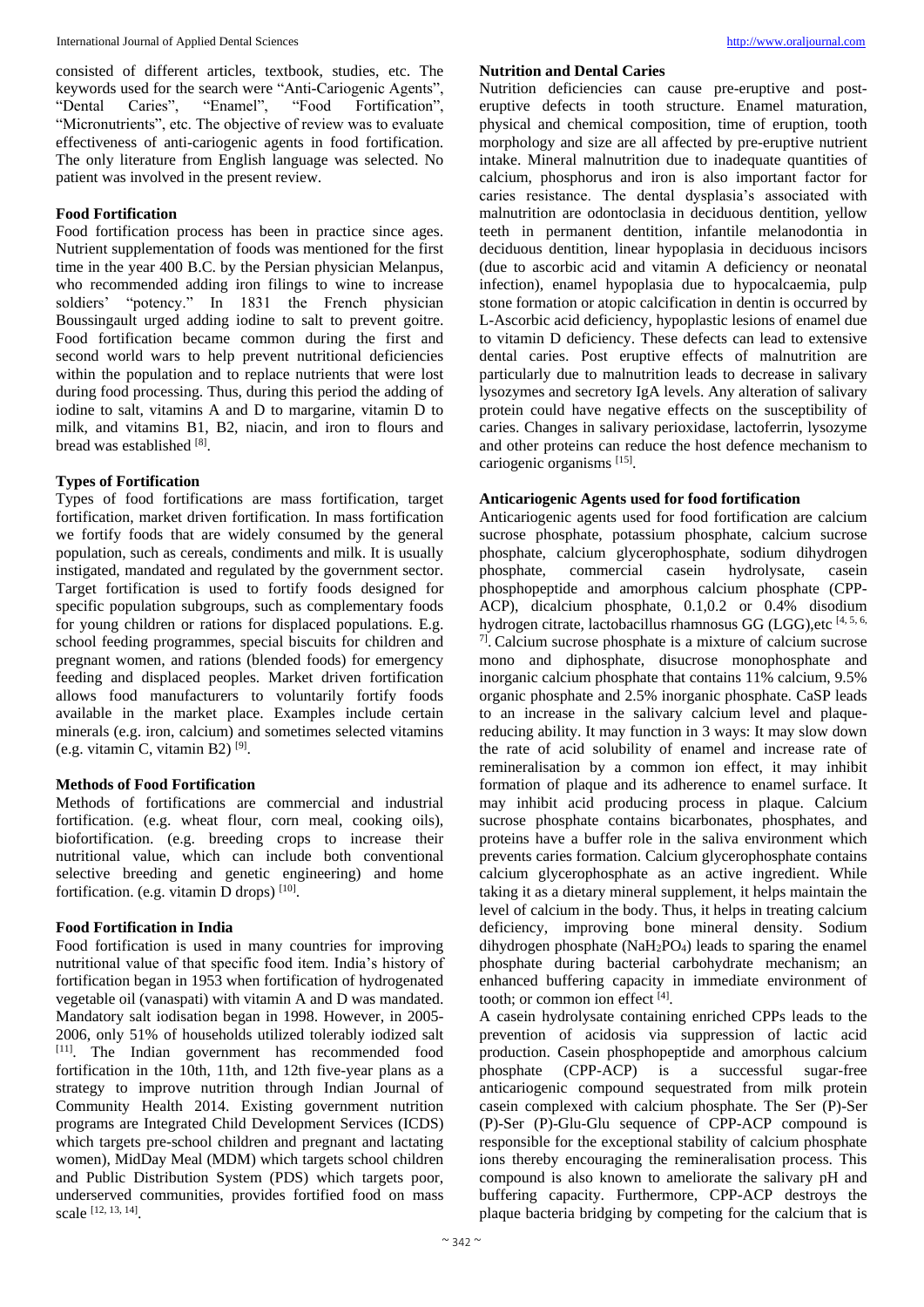necessary for the bond. Also CPP can decrease s.mutans count with its ability to integrate in pellicle [6]. The fluoride increase caries resistance may arise from both systemic and topical applications of fluoride. Mechanisms of action of fluoride are increase enamel resistance or reduction in enamel solubility, increased rate of post-eruptive maturation, remineralisation of incipient lesions, interference with plaque microorganisms, and modification in tooth morphology [15]. Dicalcium phosphate has remineralizing or anticarious potential. Polyunsaturated fatty acids such as omega-3 and omega-6 fatty acids comprise 2 important classes of PUFAs that are most commonly represented by alpha-linolenic acid and linoleic acid, respectively [5]. Calcium and phosphate ions act as inhibitors for tooth erosion would operate by a 'buffering action'. Buffering agents maintain the pH at a level near neutrality, or safely above the value at which it could be responsible for any erosion. 0.1, 0.2 or 0.4% disodium hydrogen citrate stimulates salivary flow by citrate may lead to quicker clearance of acid after an acidogenic challenge [16]. Lactobacillus rhamnosus GG (LGG) is one of the probiotics investigated for the prevention of dental caries. It has been shown to inhibit cariogenic mutansstreptococci<sup>[17]</sup>.

### **Fortified Food Materials with Anticariogenic Agents**

There are various food materials fortified with anticariogenic agents such as flour with soluble phosphate, chewing gum with CPPs or commercial casein hydrolysate, cereals with soluble phosphate, fruit-based drinks with 0.1,0.2 or 0.4% disodium hydrogen citrate, frozen dairy desserts with polyunsaturated fatty acids. There are also some food materials with 2 or more anticariogenic agents such as milk with vitamin D and sodium fluoride  $[4, 5, 6, 7]$ .

## **Effectiveness of Food Fortification with Anticariogenic Agents**

According to result of various experiments related to food fortification with anticariogenic agent: Fortified gum including CPPs extracted from commercial casein hydrolysate can be a useful medium for CPP release in the oral cavity during chewing. However, a further calcium addition is aimed at enriching the CPP fraction of commercial hydrolysate employed in fortified gum. Finally, an "omic" approach was a powerful tool for underlining the different CPPs released during mechanical and *in vivo* chewing <sup>[6]</sup>. The incidence of dental caries varied among the various types of cereals employed and the added phosphate eliminated the increased incidence of caries associated with the addition of cereal to the experimental diets and produced a substantial decrease in the incidence of dental caries below the normal control level [7]. Omega 3 or 6 fatty acid extracts from fish or oil from algae in dairy matrices can be used to prevent several oral infections or inflammatory diseases such as caries, periodontitis, gingivitis, mouth ulcers and halitosis, due to their antimicrobial activity against many oral pathogens [5]. Low concentrations of disodium hydrogen citrate it might help to buffer the acids in fruit-based drinks, by this means reducing their erosiveness. Citrate inhibits phosphofructokinase and impedes glycolysis in Streptococcus mutans and S. sanguis. Orange juice, with a relatively high level of 5.66 g citrate/l, was associated with a greater fall in human dental plaque pH after a 10% sucrose solution rinse than other fruit drinks containing lower levels of citrate  $[16, 18]$ . When used appropriately, fluoride is a safe and effective agent that can be used to prevent and control dental caries. Fluoride is needed regularly throughout life to protect teeth against tooth decay.

The use of fluoride in sugar has been studied as a means of preventing caries in animal and human experiments and has provided promising results. As plaque bacteria ferment sugar to produce lactic acid which demineralises enamel, the presence of fluoride inhibits acid production and promotes remineralisation of enamel. Fortification with vitamin D shows decrease in tooth decay as well as reduction in periodontitis<sup>[17]</sup>.

# **Technical Issues**

Food science and technology play a key role with respect to several issues. For example, it is necessary to maintain the overall quality of the product in terms of the bioavailability of the fortifying agent. Although bioavailability may increase, the product's quality is at risk, especially its stability. It may be affected as colour, taste, odour, and appearance, alterations that should be avoided altogether since they affect consumer acceptability of the product  $[2]$ . The agent should not react with other components in the product  $[16]$ . The agent should neither be destroyed nor produce any harmful by products [19].

# **Recommendations**

- 1. We can use anticariogenic agent food fortification for prevention of dental caries as it is effective and has minimum disadvantages.
- 2. Food fortification with anti-cariogenic agent can implement through various government schemes which are providing other nutrient fortified food for specific age group according to need.

# **Conclusion**

Many of these substances will not interfere with food flavour and acceptance. These modifications require no change in food habits as well as product cost is nominal. Hence, we can use these fortified food items to prevent dental diseases.

# **References**

- 1. World health Organization. Food fortification, 2019. Available at: https://www.who.int/health-topics/foodfortification#tab=tab\_1. [Last accessed on 23 April, 2022].
- 2. Food Safety and Standards Authority of India. Fortified Food 2016. Available at: https://fssai.gov.in/cms/fortified-food.php [Last accessed on 23April, 2022].
- **3.** Global Burden of Disease Collaborative Network. Global Burden of Disease Study 2019 (GBD 2019). Seattle: Institute of Health Metrics and Evaluation (IHME), 2020. Available from http://ghdx.healthdata.org/gbd-resultstool. [Last accessed on 23 April, 2022].
- 4. Dray J. The role of dietary phosphates in preventing dental caries. A master report submitted in partial fulfilment of the requirements of the degree. Master of science. Department of Food and Nutrition. Kansas state University, Manhattan, Kansas, Chapter name, Componds tested, 1976, 11-14.
- 5. Soukoulis C, Fisk ID, Bohn T. Ice cream as a vehicle for incorporating health-promoting ingredients: Conceptualization and overview of quality and storage stability. Comprehensive Reviews in Food Science and Food Safety. 2014 Jul;13(4):627-55.
- 6. Quarto M, Nitride C, Ferranti P, Mauriello R, Garro G, Di Stasio M, *et al*. Peptidomic study on *in vitro* and *in vivo* phosphopeptide release during the chewing of gum fortified with a commercial casein hydrolysate.